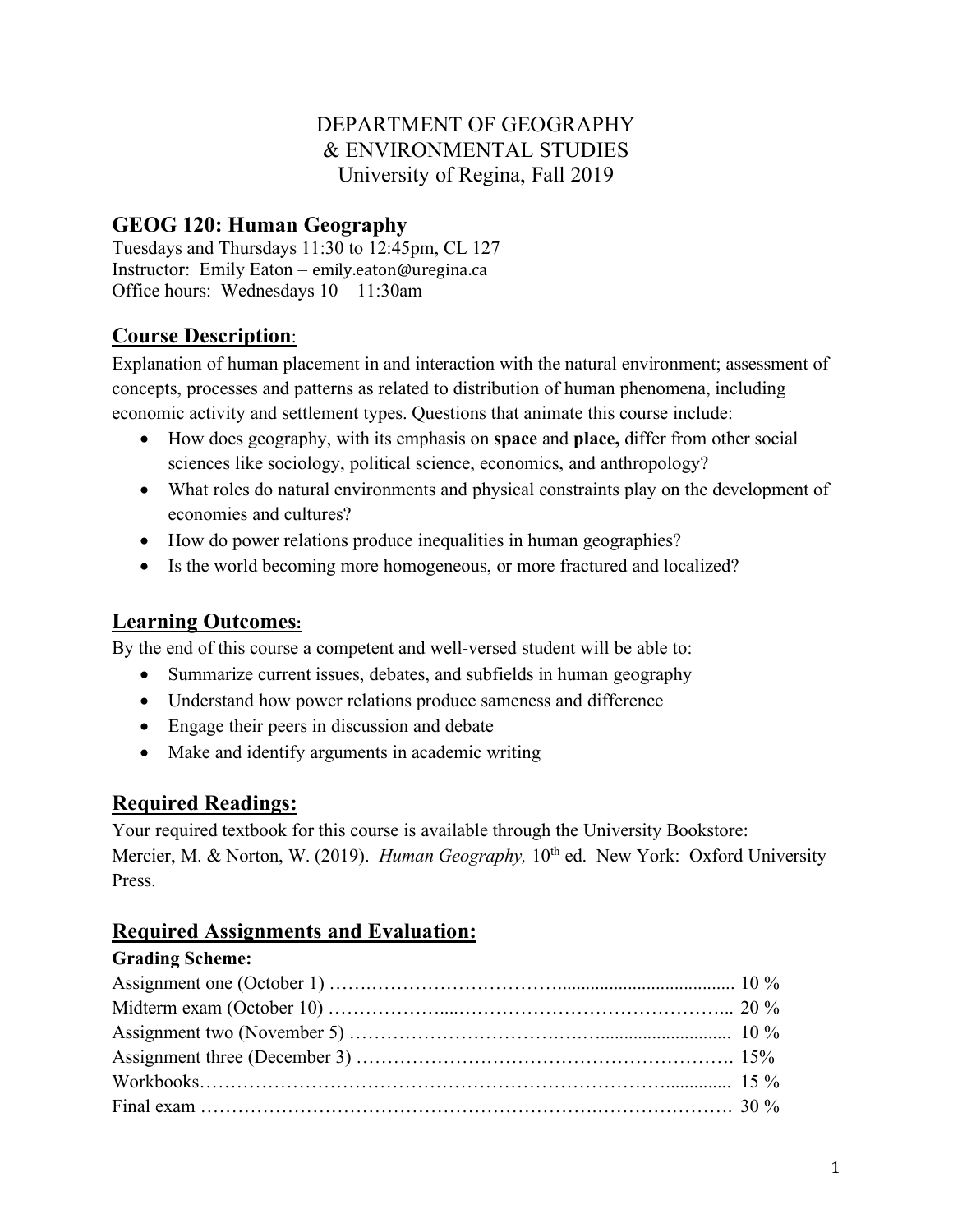#### **Assignments:**

There are three small assignments in this course with the goals of learning how to identify and summarize the arguments authors make in academic journal articles, to properly cite and source authors' arguments, and (in the last assignment) to make your own arguments. Assignment guidelines and submission will be available on UR Courses.

#### **Workbooks:**

In GEOG 120 you will be assigned to a working group and asked to keep a workbook that you will hand in on Thursdays. This small group will be your home in the course where you will discuss weekly questions and record your discussion. Periodically you will be asked to report back to the larger class. Your grade will reflect the quality of your responses as a group and will be adjusted based on peer and self-evaluations.

#### **Policies:**

Please read the attached announcements from the Faculty of Arts for information about academic misconduct (plagiarism), accessibility accommodations, help with writing, and other student supports. In addition to the attached policies please abide by the following:

- 1. Students are expected to access required information (including assignment details and lecture notes) and keep up-to-date with this course through **UR Courses**. You are responsible for making sure you are receiving course notifications, which will go to your **UofR email address**. Please check it regularly.
- 2. Please send all course-related written communication through UR Courses, not email.
- 3. The textbook will serve as the basis for course lectures, class participation, and exams. Students are expected to **read the required weekly readings before class and to use the textbook (as well as class notes) in preparation for exams**.
- 4. Students are expected to participate in a respectful manner in class discussions and small groups and work with me to create a welcoming environment that is respectful of all forms of diversity.
- 5. **Late penalties** of 5% of the assignment's value per day (including weekends) will be applied to all written work unless an alternate due date has been negotiated in advance with your instructor.
- 6. Students should attend office hours or arrange to meet with me to have their course-related questions answered fully. I do not answer emails on the weekends, and students can expect to wait 2 days for replies to their emails.
- 7. All breast-fed children are welcome in class as often as necessary. Bringing children to class in order to cover gaps in care is sometimes necessary and completely acceptable.